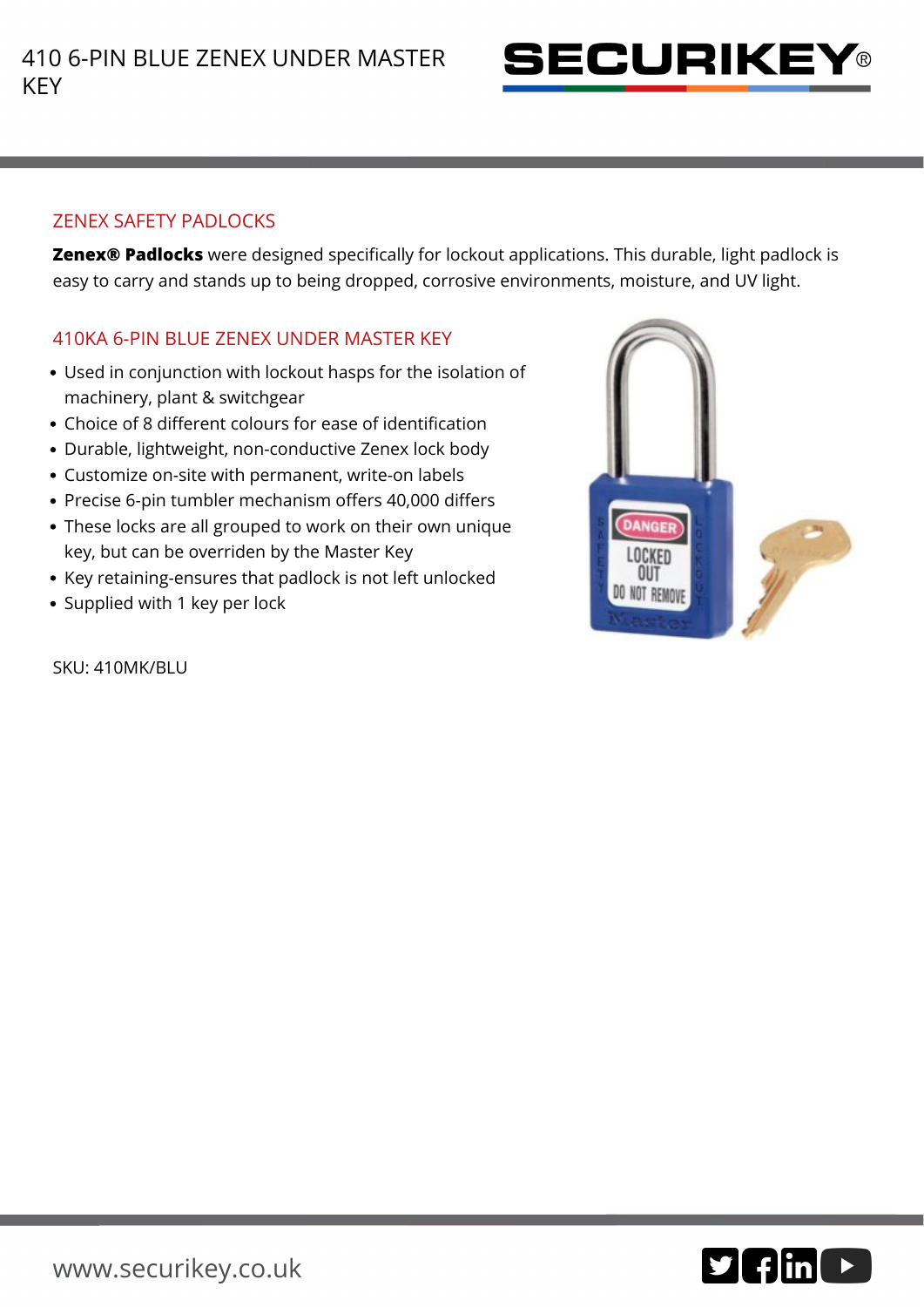

## ADDITIONAL INFORMATION

| Weight                                        | 0.112 kg        |
|-----------------------------------------------|-----------------|
| <b>Dimensions</b>                             | 38 (W) mm       |
| <b>Shackle Diameter</b>                       | 6 <sub>mm</sub> |
| <b>Vertical Shackle</b><br><b>Clearance</b>   | 38mm            |
| <b>Horizontal Shackle</b><br><b>Clearance</b> | 20mm            |
| <b>Body Width</b>                             | 38mm            |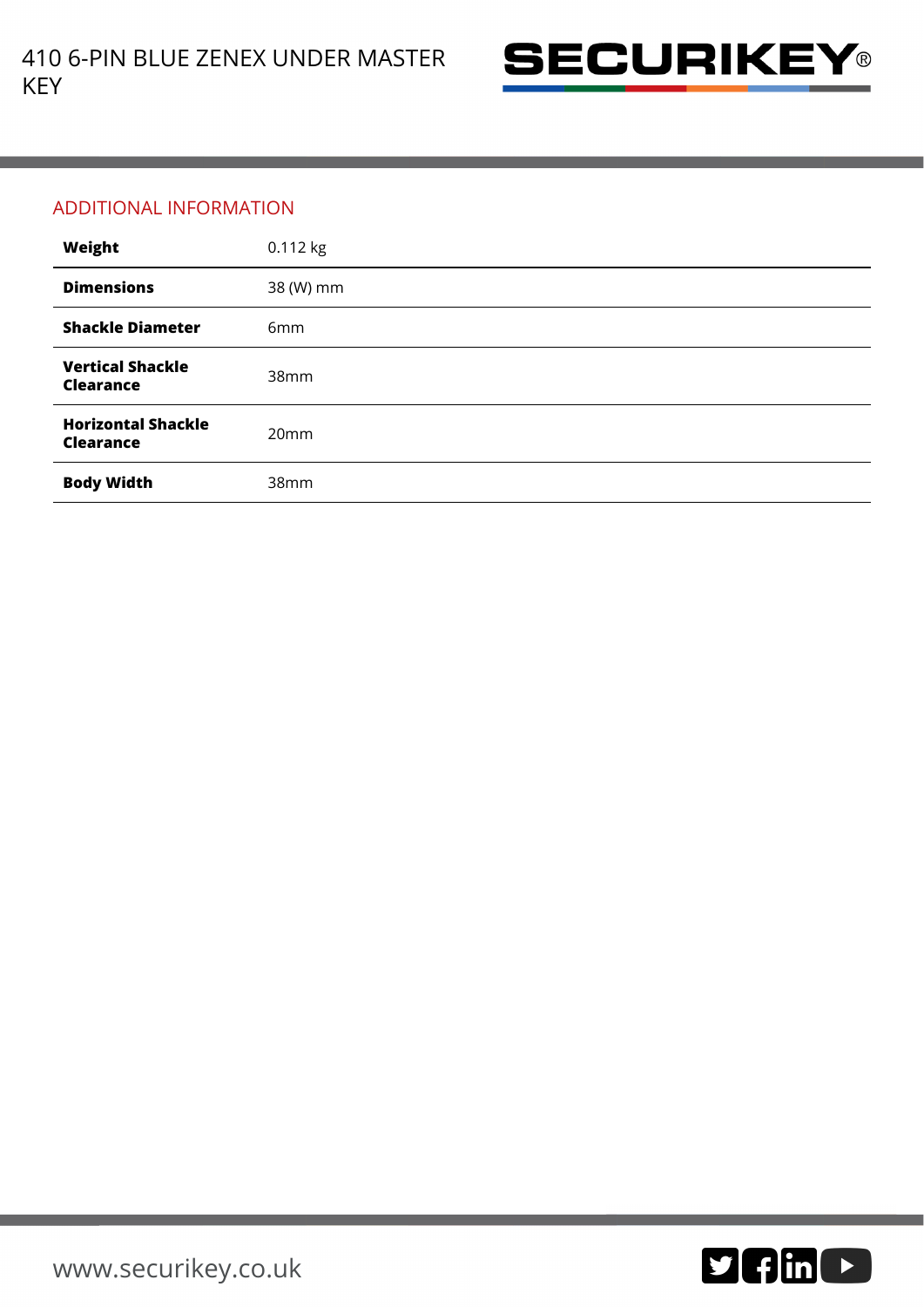

## 410 6-PIN BLUE ZENEX UNDER MASTER KEY IMAGES



410 Safety Padlock Colour Variations